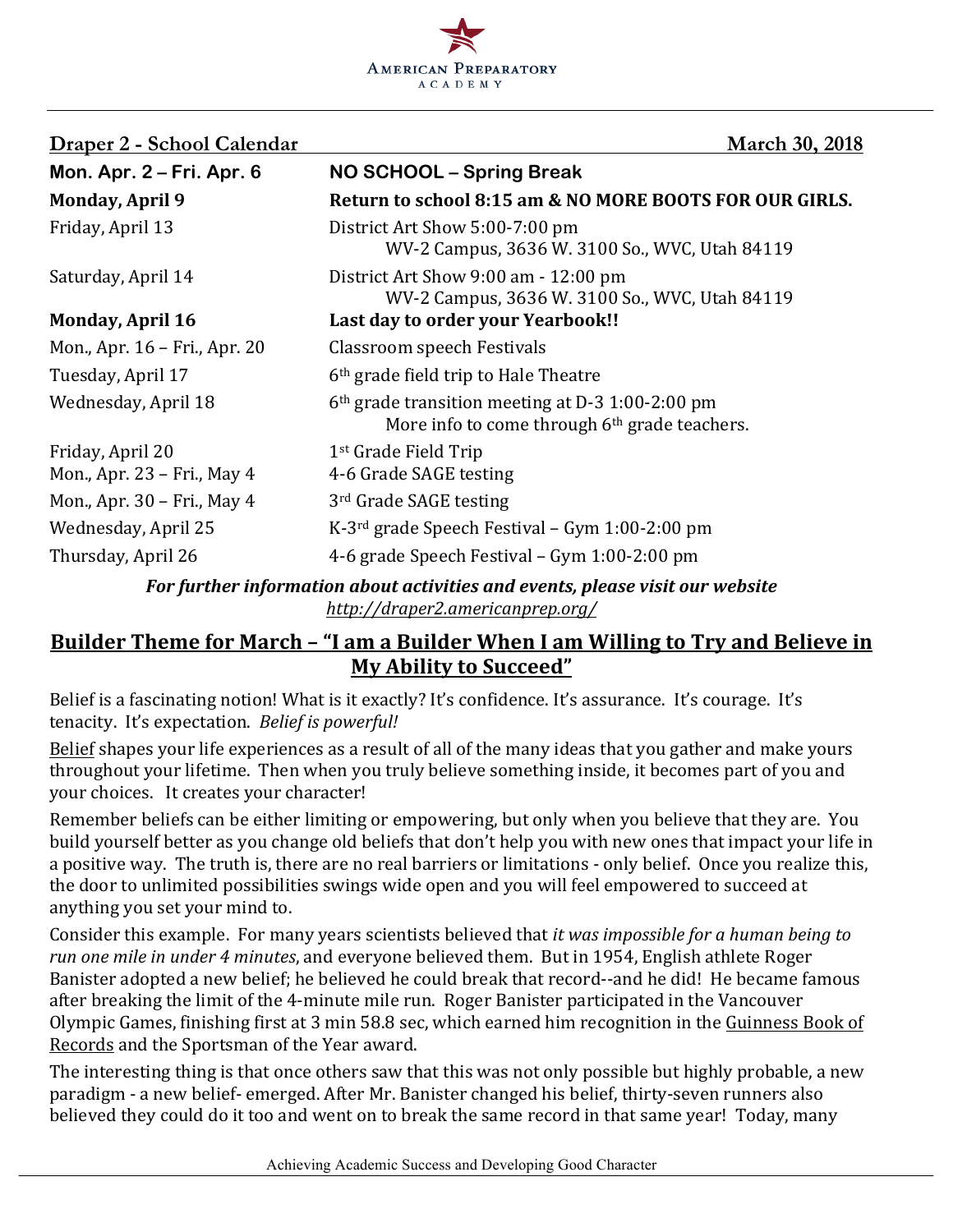

more athletes have done the same -and better- since. Think about what this means! It all started with Roger Banister's *belief*.

Now that you know this... what if I told you that you can succeed at anything you put your mind to ONLY by allowing yourself to believe? Do you believe me?

#### **adapted from http://www.tools-for-abundance.com/Belief.html**

#### **Boots**

When we return from Spring Break, Monday, April  $9<sup>th</sup>$ , our girls will no longer be able to wear boots during the school day. They may wear them to school and then change into their regular uniform shoes. Thank you so much for your cooperation.

## **6th Grade Sporty Book Challenge**

The sixth grade is getting sporty with a new book challenge! Students reading at least four books from the list by May 4th will attend an extra fun "sporty" event put on by our great P.E. teachers. All books have a sports' theme and many are appealing to both boys and girls. All will count toward RU reading. Most books are available at the school and the SLCO Public Library.

## **CONGRATULATIONS!!!!**

In the state of Utah, 1,000's of students compete in the science fair. On Friday, March  $23^{rd}$ , the winners of the state level of this competition were announced and two of the winners are Draper 2 students!!

Krithika Parsawar took second place in Medicine and Health Sciences and Grace Warner placed third in Behavior and Social Sciences. Grace has been invited to compete with the top 2,500 students in the nation at the Broadcom MASTERS competition.

CONGRATULATIONS to both of these amazing  $6<sup>th</sup>$  grade students!! Good luck to Grace as she goes on to represent APA in this next level of competition.

## **Grade Level Culminating Events**

| Thursday, May 10th  | $6:00$ pm |
|---------------------|-----------|
| Tuesday, May 15th   | $6:00$ pm |
| Thursday, May 17th  | $6:00$ pm |
| Monday, May 21st    | $6:00$ pm |
| Tuesday, May 29th   | $6:00$ pm |
| Wednesday, May 30th | 6:00 pm   |
|                     |           |

## **Spring Field Trips**

| $1st$ grade         | Friday, April 20th           |
|---------------------|------------------------------|
| $4th - 6th$ grade   | Friday, May 11 <sup>th</sup> |
| $2nd$ & $3rd$ grade | Friday, May 18th             |

## **CARPOOL CORNER!!**

Thank you to all the parents that have attended our enrollment meetings and are reducing their speed on campus and are turning right during our peak carpool times. Remember that we are allowed to use the far right lane on Lone Peak Parkway when exiting our property. Thanks for your cooperation.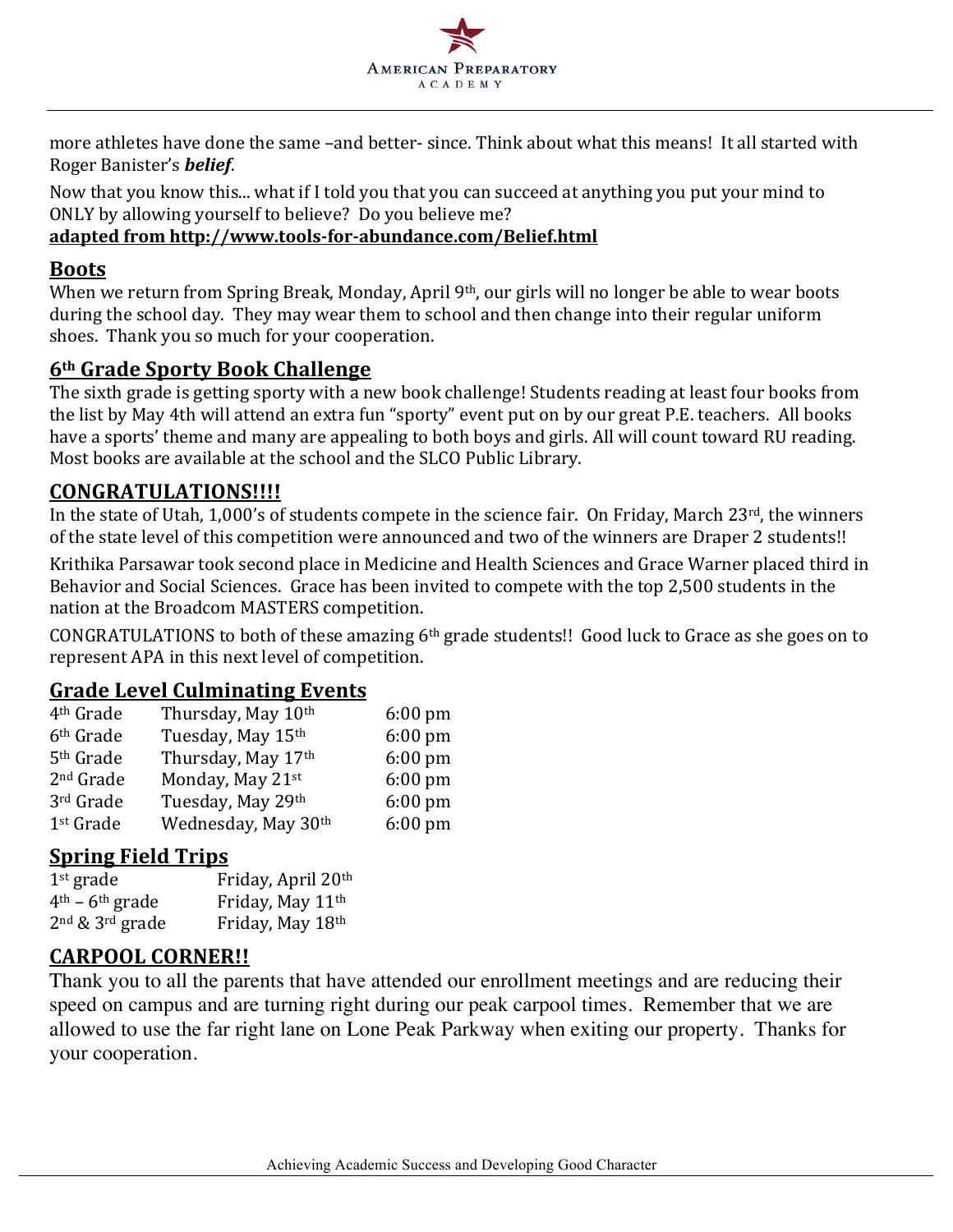

## **From Character Development**

Ms. Jackson and Mrs. Brown have seen 54 Builder pins since we started watching for them a few weeks ago! Keep it up!

We hope you have a wonderful spring break. Be thinking... who will our mystery guest be when we get back to school. Hint: It's someone who uses kind and courteous words!

## **New School Lunch Policies**

#### **Ordering Lunches for April and May**

We are making some changes in how school lunches are ordered. In the past, you could order anytime. Now you will only be able to order during the following weeks:

If you do not place your order during the ordering week, we cannot guarantee your child a lunch.

- March  $26 30$ 
	- $\circ$  Order lunches for April and May
	- $\circ$  Extended Deadline! April 4 last day to place orders for April
- April  $16 20$ 
	- $\circ$  Order lunches for May
	- $\circ$  April 20 last day to place orders for May

#### https://www.americanprep.org/school-lunch-program/

#### **Absences**

It is very helpful if you can let the lunch staff know if your child will be absent, especially if it will be for more than one or two days. Please contact your school lunch manager.

#### **Cancellations**

Any lunches cancelled with at least 48 hours notice can be credited to your school lunch account. No cash or credit/debit refunds.

Our lunches are made 24 hours in advance, so we cannot cancel with our vendor unless we have at least 48 hours. Cancellations must be confirmed via email to the school lunch manager.

#### **Heroes for Zambia**

As you may know, Friends of APA helps to support an American Preparatory Academy in Zambia, Africa. Unfortunately, the school has been closed due to a cholera outbreak because of inadequate bathrooms. 

A dedicated and talented APA parent, Jill Welch has graciously volunteered to lead us in raising \$20,000 to provide the school with sanitary latrines. We are SO excited and appreciative!

"Heroes for Zambia" is an individual student fundraiser April 30th-May 4th AND a Fun Run on May 18th at Andy Ballard Arena in Draper.

From April 30th-May 4th, students can contact their friends and family to donate to Heroes for Zambia. When students reach certain donation levels, they can earn rewards like free sock day, Spirit wear day, casual dress day (yes, it's true!), free homework passes, etc. For example: If a student earns \$20, he/she may earn jean day, spirit wear day and free sock day.

On May 18th, we will gather as a community and celebrate at our Fun Run/Silent Auction. You must register for the race to run. Students who register for race automatically achieve the \$5 incentive level to wear free sock day and are able to wear their T-Shirt to school on Friday, May 18th, the day of the race.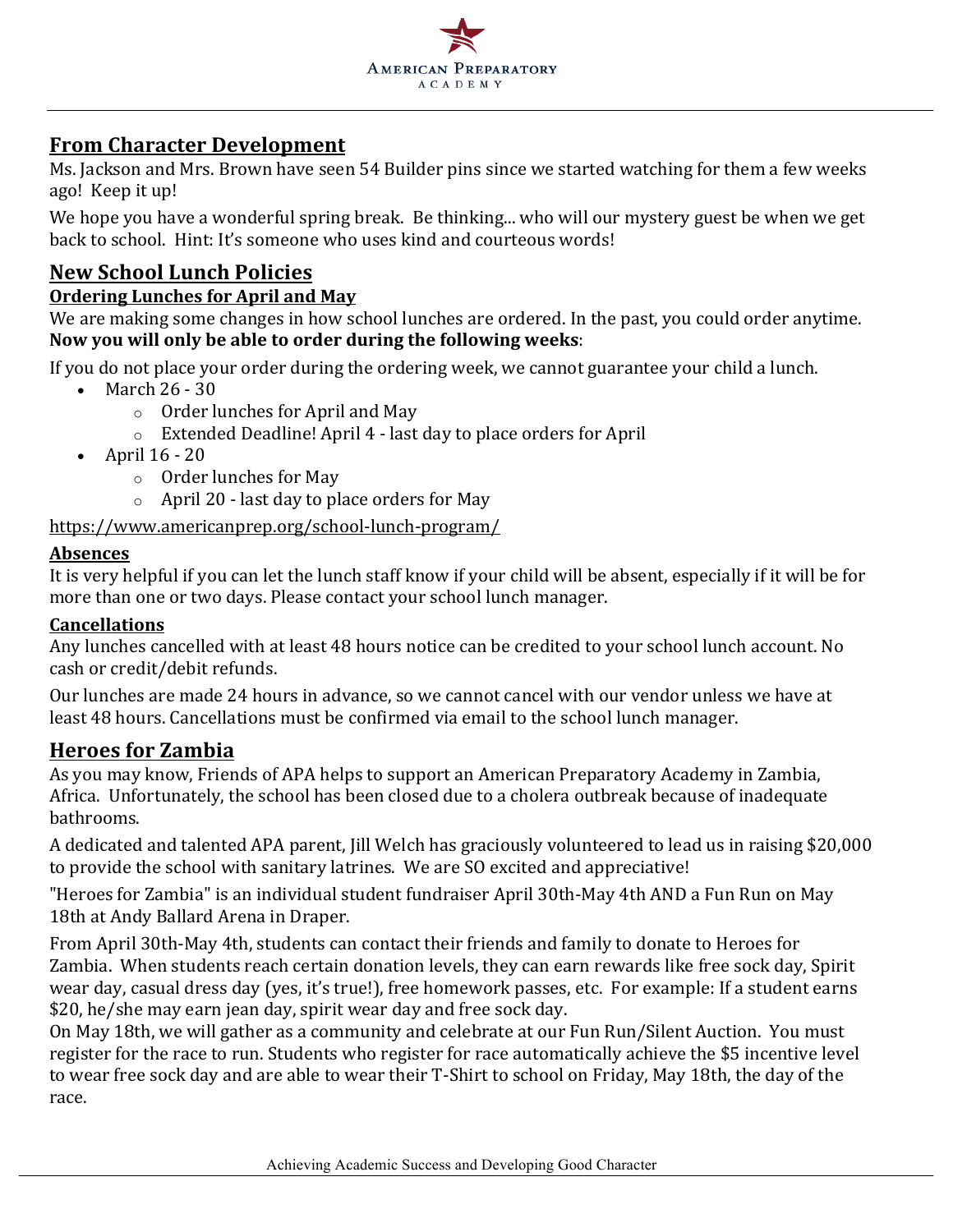

Please save these dates and plan to participate! If you have any questions, suggestions, sponsors, or TIME to volunteer, please email [ill Welch at kjillwelch@gmail.com.

## **Calendar 2018/2019**

Please follow this link for the updated 2018/2019 calendar. We made a minor change, pushed the last Parent Teacher conferences to the end of April instead of the beginning of March. https://draper2.americanprep.org/calendar/

## **COMCAST CARES DAY**

We are SO EXCITED to share this GREAT news with all of you! Every year, Comcast has a day of service called "Comcast Cares Day". On Saturday, April 21st, Comcast employees and their families will again join with volunteers from the community to do service projects all across the state! It is an amazing, generous gift that Comcast gives to communities each year.

This year, OUR AMERICAN PREP-WV1 CAMPUS has been chosen to be a site for a Comcast Cares Day! (Thank you to the Workman family for recommending us!) What an honor this is--and what a tremendous opportunity! The team leads for our Comcast Cares Day have already visited our school to get ideas of what projects could be done to clean, beautify and improve our school. We gave them our wish list! Comcast's generosity is unbelievable—not only will they organize projects for our school building and grounds, but they will provide the supplies to complete the projects! Not only that, they will donate back to our school for every volunteer that comes—both theirs and ours! Additionally, they will have donuts and pizza and t-shirts for everyone that signs up! YES! WE ARE SO EXCITED! Our goal is to have 600 volunteers sign up for our Comcast Cares Day—which we know we can do. When we think of all the potential volunteers that might join us, we could easily exceed that number! Talk to everyone you know—cousins, aunts and uncles, neighbors, church youth groups, therapy groups, families from other APA campuses, strangers you meet in the grocery line—everyone you can think of! Along with our APA staff and our wonderful parents and students, we will astonish Comcast with the enthusiastic turnout of volunteers we will provide!

Pull out your calendars and clear the morning of Saturday, April 21st to come and participate! Check your communication envelope for a flyer and a form to register. Each adult needs to fill one out, but children under 18 can be included on the same form. We will have extra copies available at the front office. Take all you need! Let's start building our remarkable team of volunteers! We are so grateful to be part of this great APA community!!

## **District Art Show**

This year's District Art Show will take place on Friday, April 13<sup>th</sup>, from 5pm-7.30pm and Saturday, April 14<sup>th</sup>, from 9am-12pm at our West Valley 2 campus  $(3636 \text{ S} \cdot 3100 \text{ W}$ , WVC, UT, 84120) in the multipurpose room.

It will feature a selection of student's artwork from grades 1-12. This is a juried show and there will be some awesome prizes awarded to every age range. If your child's art work is in the show, they will be given a letter by their art teacher to let them know that they have been selected.

Prizes will be awarded at 6.30pm sharp. It shows off our students' talents, hard work and achievements in their art classes this year. We appreciate your support and hope to see you there!

## Got Hours??

Check out the FSO Bulletin Board just outside the Multi-Purpose Room. We love recognizing our amazing parent volunteers! Submit your hours to volunteerdraper2@apamail.org. We would love to see your name there too!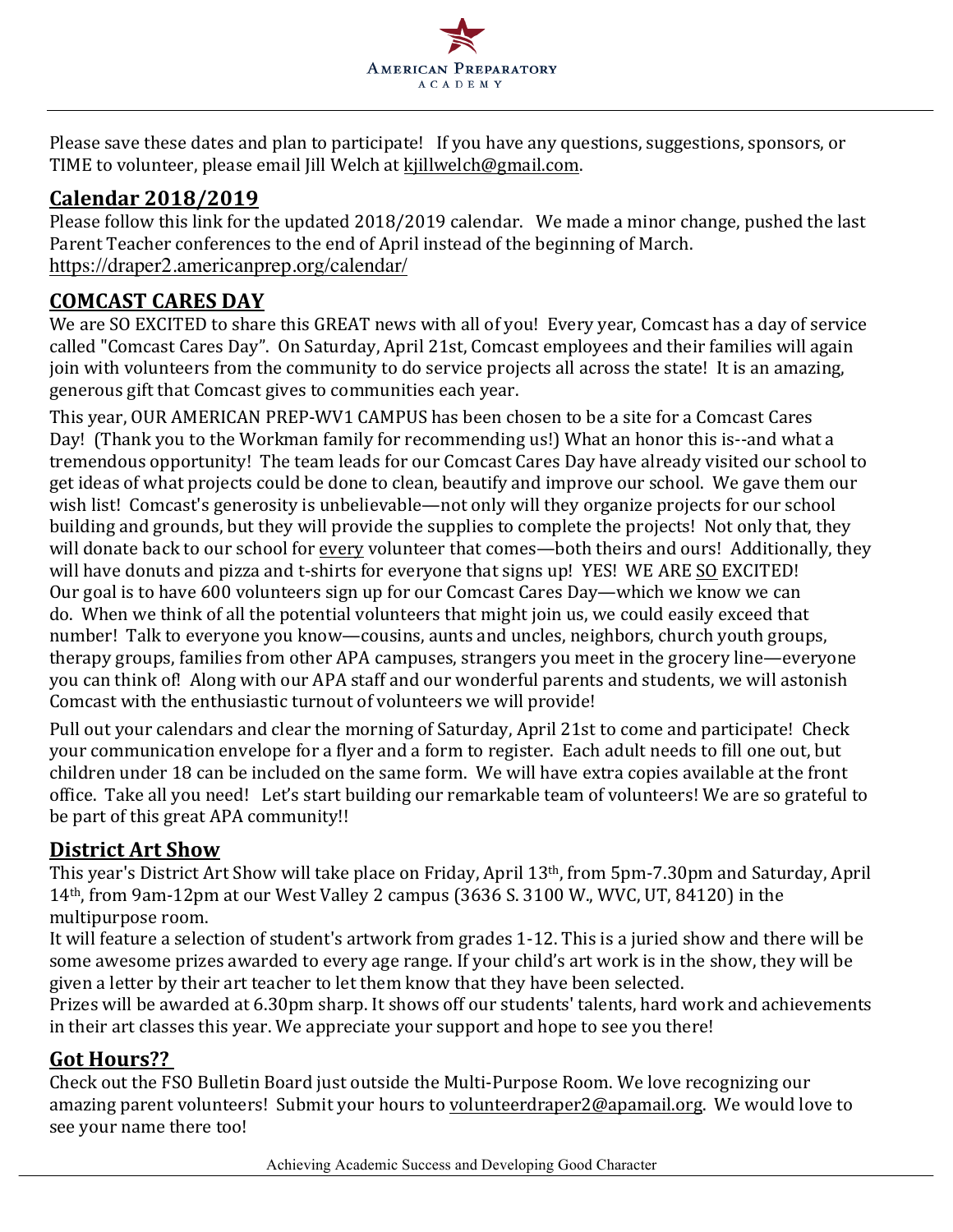

## **YEARBOOK 2017/2018!!**

Our yearbook is planned to include all color pages and a sturdy soft cover. If you would like to order a hard cover, there will be a minimal additional cost.

## *Yearbook Pricing* – *After 2/26/18 & before 4/16/18 (Last date orders will be accepted.)*

*Soft Cover - \$15.00 Hard Cover - \$20.00*

## **Order online at YBPay.lifetouch.com with the Yearbook ID code: 13453318**

## **Pictures For The Yearbook**

Do you have pictures you would like to have considered for our Yearbook? If so, please send them to the following email address and our Yearbook committee will look at them to possibly add to our Yearbook. d2yearbook@apamail.org

## **APA Sports!!**

## **6th Graders Invited to Cheerleading Tryouts**

All students currently in 6th grade, that will be attending D3 next year, are invited to try out for the Draper APA Cheerleading Team. Do not miss the Student and Parent Information Meeting in order to learn more about the team and receive the paperwork required to try out. Please plan on getting a physical prior to the tryout date. Let's go, Eagles!

- **Student and Parent Information Meeting:** Tuesday, April 17th (6-7 PM) @ D3 Choir Room
- Cheer Tryouts: Monday, May 14th (4-7:30 PM) AND Tuesday, May 15th (4-7:30 PM) @ D3 Gym - You must attend BOTH days of tryouts

## **Love & Logic Tip of the Week**

## **"Keeping it Simple"**

Do great parents use a large variety of good parenting skills? Not typically!

Great parents don't overwhelm themselves by trying to use every trick in the book. Instead, they rely on a small number of skills yet apply them with consistency.

If you're feeling overwhelmed by your kids, could it be that you're trying too hard to do too many things? Might it be time to get back to the basics?

What are these "basics"? Listed below are the top three I've observed from my experience with thousands of truly great parents and educators:

## **1 – They demonstrate unconditional warmth and love.**

Kids feel this magical type of love when their parents spend plenty of time with them and focus on their strengths, and when their parents display empathy instead of anger or sarcasm when things go wrong.

## **2 – Their "yes" is always "yes" and their "no" is always "no."**

Great parents are extremely careful to set only the limits they know they can enforce. They remember this important rule for setting limits:

*Never tell a stubborn child what to do.*

*Instead, describe what you will do or allow.*

Would you like your kids to believe that every word you say is important? If so, learn about Enforceable Statements in our audio: **"Love Me Enough to Set Some Limits."**